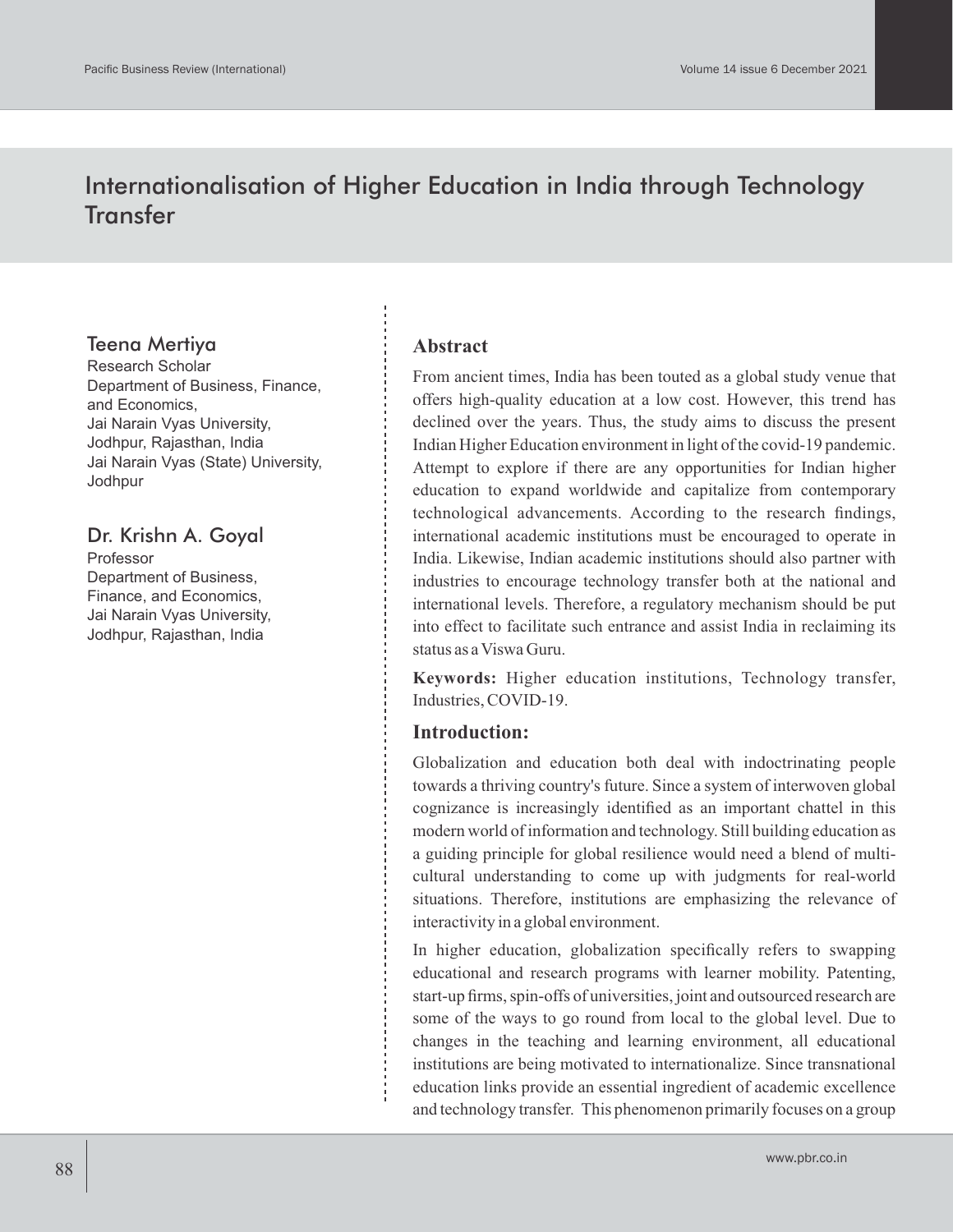of people who have been purposefully ingrained in technological innovation with organizational goals. These interconnections are often recognized as tech transmits joint projects across campuses and industries.

En voyage, the Indian Government and educational authorities also embarking on their extensive attempts to promote internationalization with the intent of scintillating on the worldwide radar. Despite the government's internationalization endeavors like 'General Cultural Scholarship Scheme', 'Global Initiative for Academic Networks', and 'Connect to India programme' just a few institutions represent the country on the international stage. For example: 'Study in India' programme offers mobility options to UK graduates, 'UK India Education and Research Initiative' (UKIERI) provides agile incentives to UK and Indian collaborators to formulate short-term mobility options throughout India for UK undergraduate and perk up the employment prospects.

Since India has not gained from globalization as much as its foreign partner are concerned. For instance, Southeast Asian students often aspire to study at British or American educational institutions, albeit universities from Japan too are gaining traction. It befalls prudent that Indian campuses explore other tactics as they have great strides to go. Nevertheless, this does not mean Indian policy can't create influence on integration. This study is a trivial attempt to check if options are available for Indian higher education to expand globally and therefore prosper from modern tech know-how.

### **Objective:**

With the present threat of the Covid outbreak, it is rather imperative to examine out the application of technology transfer to facilitate Indian university education. As prevailing shreds of evidence have constructed scholastic opportunities to uncover unacknowledged potency and underappreciated resources. As a result, the primary goal of this study is -

- To discuss the present incarnation of the higher education system in India.
- To explore pre and post corona strengths and potentials of the Indian Higher education institutions to globalize thru tech – transfer.

### **Review of Literature:**

(Nepomuceno, 2018) delves at how far the chosen ASEAN Higher education institutions (Indonesia, Malaysia, Philippines, Singapore, and Thailand) executed internationalization. Based on the history of the Knight's internationalization model, the researcher fabricated a paradigm of internationalization besides inquired into the existing state of internationalization at the selected HEIs. Analyses sorts, the five HEIs into two categories: one that is becoming internationalized with very little broach stages with an obvious negative attitude. The second being internationalized which is finishing the spiral of internationalization. Despite several shared techniques and transnational features detected in the practices of the chosen HEIs only two institutions successfully concluded Knight's seven-phase internationalization. In the same way (Madula, 2018)in recent years, Philippine campuses are being committed to internationalization bearing in mind solidarity within ASEAN and the era of globalization. Such efforts must be formalized and acknowledged by the government. Hence, lead to adaptation of internationalization policy by Commission on Higher Education (CHED) to provide universities operations appropriate angle plus articulated specific measures and supportive components for the higher education sector. In the development and implementation of its internationalization strategy, HEIs are urged to follow a comprehensive approach instead of arbitrary actions, to facilitate collaboration and get a long-term impact. Distinctive features of internationalization policy are academic, program, and institutional mobility. Similarly(Soon et al., 2015) the case study was done based on students attending a course delivered by a university professor in English. A case study that investigates learning experience in students confers an insight into Russian higher education while going for internationalization. The analysis revealed that several learners' struggles in comprehending, communicating, reading, and writing English, as well as the difficulties they faced in reaching out for help and finishing tasks since it's not their native language. Further, (Magzan & Aleksic-Maslac, 2009)report of a private business school in Croatia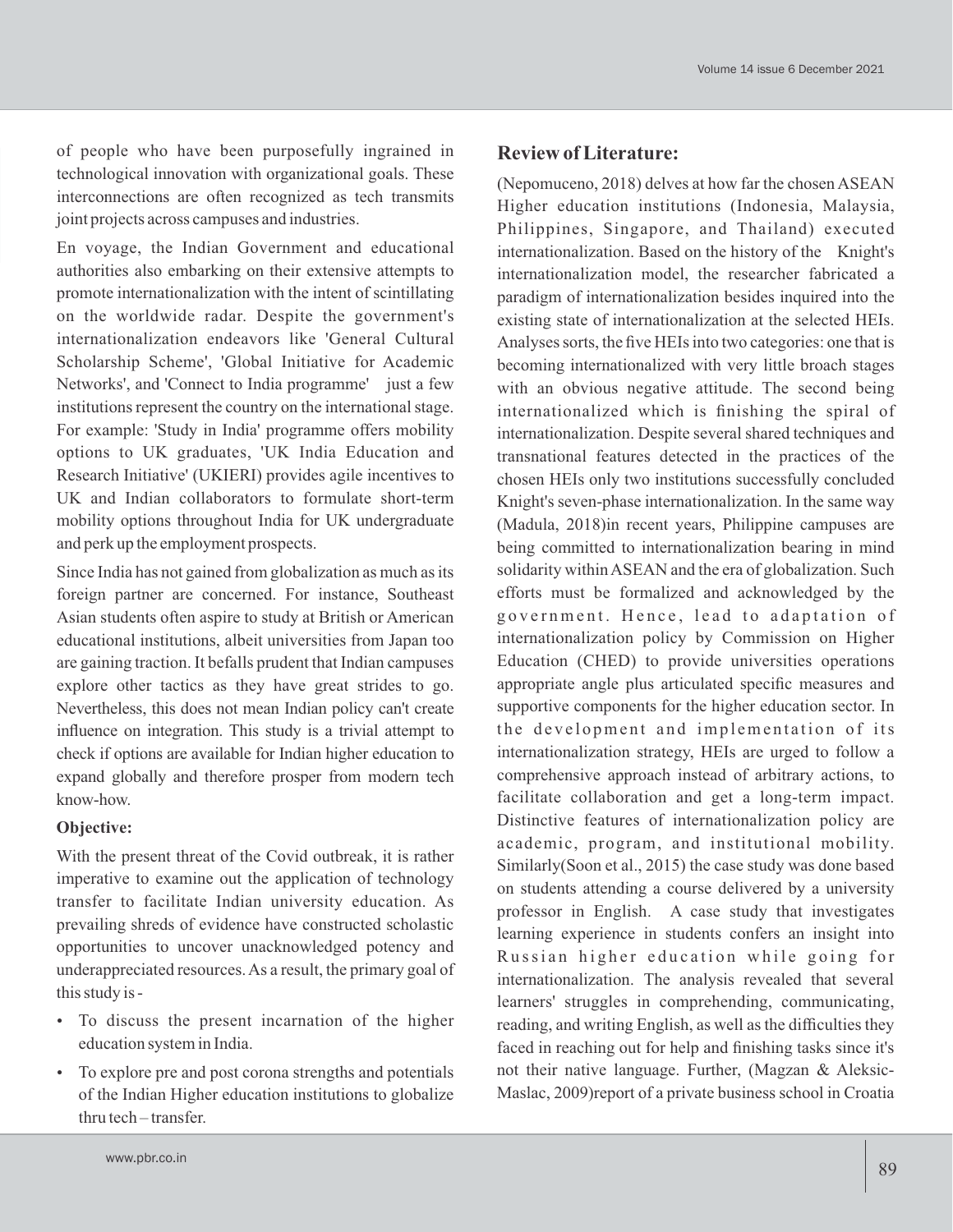concentrates on the convergence of internationalization and information and communication technology and perceives ICT as a fundamental driving component for higher education globalization. ICT allows worldwide academic collaboration, which more or less intensifies personal capabilities establishes channels, nurtures innovation, and makes available information well outside of their natural ecology. Ultimately (Jibeen & Khan, 2015) reveals higher education internationalization is not only seen as an end in itself but as a method to promote educational quality. It is the pinnacle of universities connections because it rewards information transmission and exchange as well as talent mobilization in favor of global research & curricular attraction are of higher education internationalization. It also has certain drawbacks such as dangers commercial gain, overseas academic colonialism, the challenge of assuring superiority.

### **Internationalization and Technology transfer in higher education:**

Institutional partnerships, ranging from conventional university-industry alliances towards technical assistance to foreign universities' collaborative efforts constitute a distinct kind of modernization. The rapid pace of globalization emphasizes global student movement and research reciprocity. The most obvious component of mobility comprises cross-cultural and course content, research, and extracurricular international activities without really heading off the nation. Hence, universities are shifting from their conventional duties of research, teaching, and information dissemination to a more advanced function of developing spinoffs and supporting academic entrepreneurship. Still, every learner wants to get enrolled in an effective educational institution. Where healthy learning ambiance persists also a wide spectrum of instructional design and solid infrastructure is available. Accordingly, each educational establishment should strive to achieve these attributes simultaneously there must exist interoperability and collaboration across all domains whether inside or outside the country.

Furthermore, the COVID-19 dilemma has driven progress in online courses that can offer valuable hallway towards a highly versatile learning experience: a blend of synchronous and asynchronous learning. Naturally, this will contribute to ingenuity expansion in both content aspects and dissemination modes. Student enrollment, assessments, apprenticeships, placements, career opportunities, and learner movements significantly have borne the brunt of said crisis. Still, India has done well to overcome this situation within its limitations. Institutions have demonstrated adaptation, dexterity, and inspiration to deal with the scourge through their perseverance towards learners and also to society. To optimize sustainability, Indian academia underwent multiple reform operations. Virtual classrooms, Webinars, interactive MOOCs as well as the provision of digitized materials are taking place with the help of software/applications namely MS Teams, Canvass, Zoom, Google Classroom,TCS ion. Likewise, academicians indeed utilize social media networks such as WhatsApp or Facebook to produce course-specific content. These collaborative efforts made sure successful online teaching and learning permanence. Moreover, cosmopolitan exposure with burgeoning overseas interactions opened opportunities for enrollment agility with automation procedures. Points out that India can contend and sustain itself in a global milieu.

### *Future Contours of Industry, Technology &Academic Collaboration:*

In today's world increasing attention is placed on the relationship between science, technology, and university spinoffs. The evolution of revolutionary and insightful technological advances opens up new windows of opportunity as well as obstacles at the same time. To wangle the "Atmanirbhar Bharat" vision, India must grow on a journey that consolidates socioeconomic development and inclusivity, along with the sustainability. A significant emphasis will be put on propagating indigenous knowledge and technology, driving grassroots interventions. The COVID-19 pandemic offered convincing evidence of potential collaboration, exchange, and synchronicity of research and development centers, academic institutions, and business units purposeful to attain economic growth and development.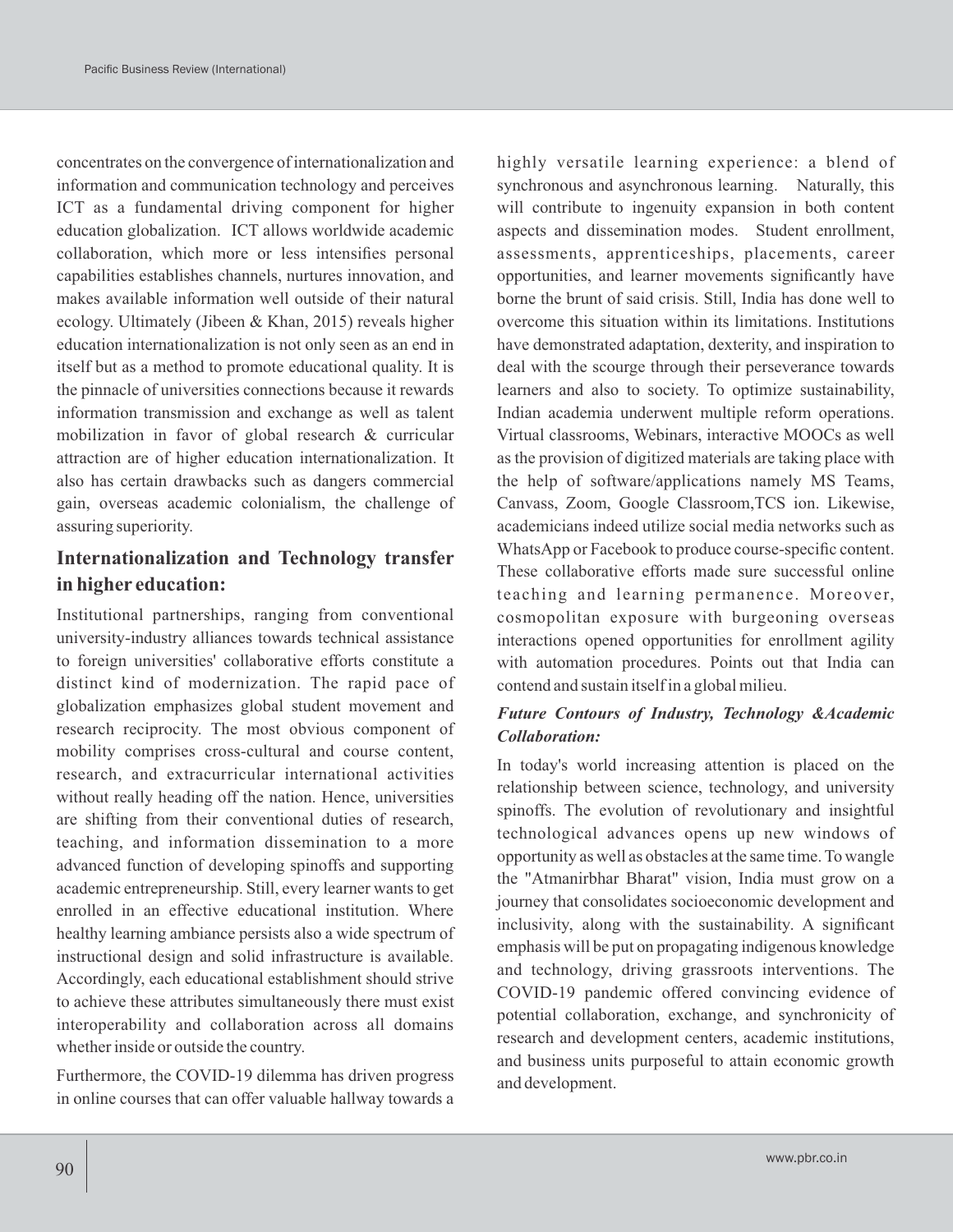Moreover entrepreneurialism; academic and professional have flourished over the last couple of decades. Universities and colleges are being treated as a reservoir of a soaring industry. University franchises can improve the sustainability of the overall society. To begin, they generate commercial conduits by turning research findings into feasible solutions. Genuinely shoot motivations for start-ups consortia in distinctive areas. Further, they often undertake the majority of their fundamental operations for example, contracting, acquiring inputs, & manufacturing locally, resulting in a magnification impact on regional growth. At the same time, the IT sector is embroiled practically in every aspect of human life owing to its unleashing ingenious ability. Focus on producing value commodities, processes, organizational functioning, and administrative actions for both industrialized and budding economies.

### **Outlook of Indian higher education internationalization:**

India is a significant player in the global education market, boasts as the world's most extensive ecosystems in institutions of higher learning. In total, 39,931 colleges, 967 universities, and 374 lakh students enrolled in college with the Gross Enrolment Ratio of 26.3 percent in 2019. Still has a lot of room for improvement thanks to broad educational architecture and academic disciplines. Educational plethora from Yoga, Ayurveda, and folk skill to modern scientific and technological advances such as virtual and artificial intelligence, cognitive computing exists. Ultimately it correlates to an increased likelihood of allaround learning i.e. academically and professionally progression. Further, India comes forward as the secondlargest e-learning market just after the United States by 2021. The digital learning sector in India is expected to attain US\$ 11.6 billion by 2026; from \$1.96 billion in 2021. The country's education sector offers incredible development potential.

India is also preparing to approve dual and joint degrees awarded by Universities in India in collaboration with foreign universities as an element of its international expansion strategy ever since the insertion of the National Education Policy this year. India can position itself as a globally preferred study destination that offers high-quality education at a low cost to restore its status as 'Vishwa Guru'. Indeed foreign student enrolment ratio has grown dramatically and is expected to rise further. For that Higher education institutions should be incentivized to bond with campuses in other countries especially the top 100 institutions of the world. Besides international research partnerships and faculty-student exchanges memorandum agreements; directorial centers need to be constituted at every HEI that can put forward assistance to international students in all facets.

En route of improving its global engagements India to a certain extent unlocked the aisles for institutes around the world seeking Indian allies. Although we haven't finalized campuses yet a fair amount of resourceful and proficient global bodies from Australia, New Zealand, the United Kingdom, and the United States have articulated a desire to participate in India.

The fundamental goal of government policy should be to immediately cease polarization by reforming universities, colleges into notable multi-disciplinary 'Knowledge Hubs' or HEI clusters perhaps with more learners. This will contribute to the formation of thriving enclaves of researchers, peers, effective demolition of counterproductive haylofts. Stressing on deep-seated value synthesis and developing fresh career paths with both tangible and intangible augmentation. Eventually virtuoso pupils in a bunch of fields such as creative, constructive, or cognitive develop significant networks beyond related fields. Before that, the country must transform the inclinations of Indian students studying abroad. The proportion grew from 66.7 in 2000 to 305 thousand in 2017, exhibiting 9.4% annual growth. India following China, considered being the second leading country. Over 70% of the total is accounted for by the United States, the United Kingdom, Australia, and Canada. Indeed the United States continues to be the dominant player in hosting Indian students, whilst the percentage has decreased over time. Nonetheless, the ratio of scholars taught by these nations fluctuates during that timeframe. (Varghese, 2020).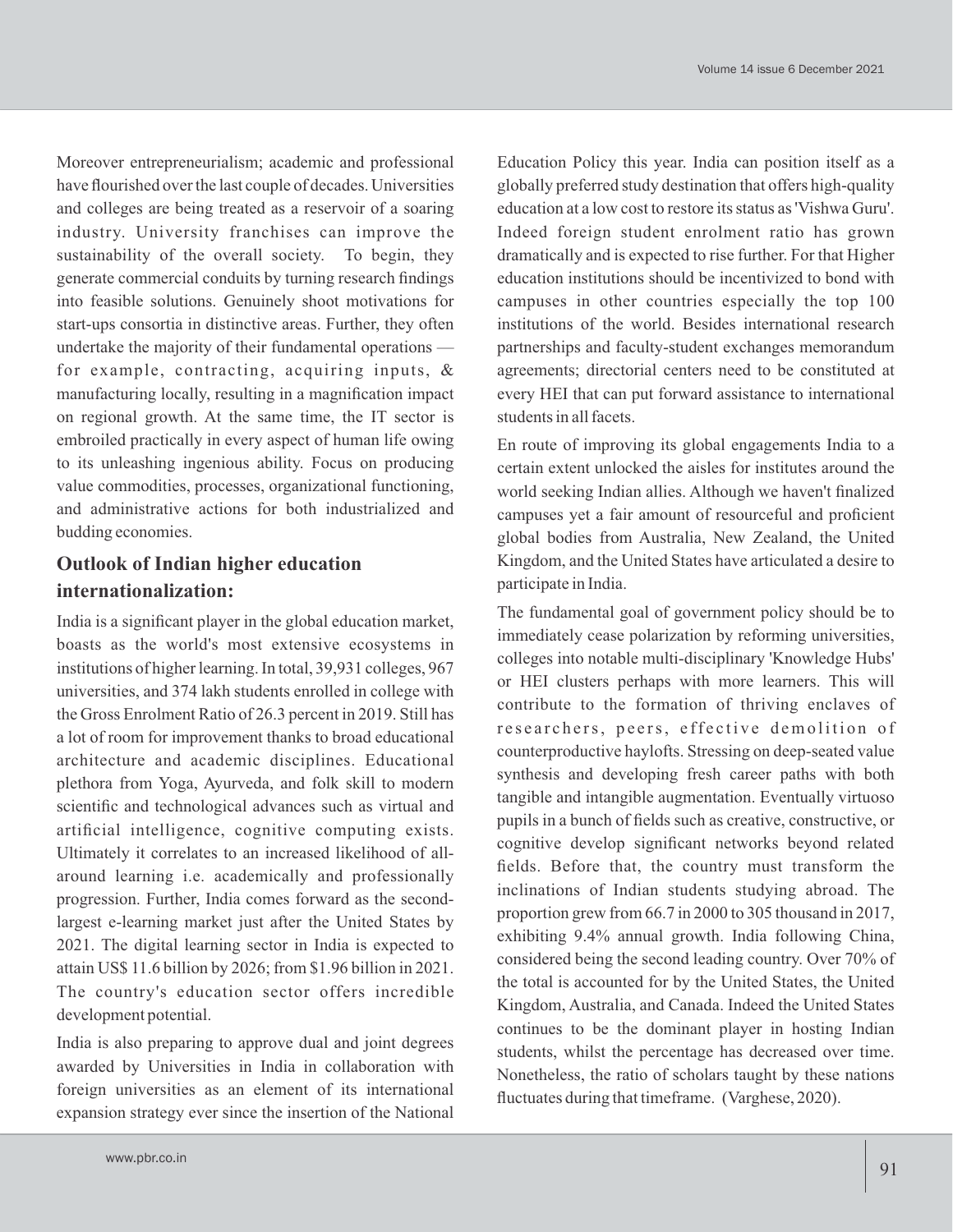### **Problems and Suggestions:**

Now more than ever, educational institutions in India have acknowledged that they were not acclimatized for conducting online classes owing to the pandemic. So to strengthen ecosystem order educational internationalization thru technology transfer must be perceived as a feasible solution. Say country can swap over world-class faculties and apt infrastructure. However, the arrival of elite international organizations is expected to have ripple effects. For instance, the finest faculties from national or state universities are expected to be scooped by high-paying corporations. This might hasten the exodus of top academic members from often overcrowded universities. Furthermore, the prime objective of publicly financed colleges has been to deliver quality education to the wider populace at minimal costs based on social welfare norms. It's not fair to expect this from foreign universities to imply issues of inclusiveness. Again, a variety of criteria such as the university's status, scholarship prospects, international exposure,visas, safety, and most crucially, post-study career odds will almost certainly affect students' choice.

On the flip side of the coin, the Indian education system is well-known for being authoritarian and ineffective. It certainly needs to overcome apparent barriers if truly wishes to welcome foreign entities. Still posting governing landscape up to the standards of foreign institutions is a key challenge. As a result, establishing regulatory standards and processes would not automatically provide these universities with the operational independence they seek. Hence, the following suggestions might come out in handy-

- Foreign organizations must have appropriate academic liberty to dictate course material, enrolment protocols, fee mechanisms, faculty recruiting procedures, and governance among other things to function.
- If organizations wish to indulge they must have a straightforward outlook on transnational higher education through discourse between foreign authorities and other players. Yet it should be vigilant about particular vernacular approachable to policymakers while conveying internationalization tactics and goals.
- To foster innovation, organizations and instructors will be given the freedom to experiment with coursework, teaching, and evaluation methods within a wide framework of higher education.
- Credentials that ensure uniformity between programs and activities within both online and conventional course groups.
- There must be an interesting and engaging educational atmosphere to guarantee students sincere knowledge exchange.
- To acquire a stronger place States need to consider both transnational education's demand and distribution.
- The state may raise inward student immigration by probing the gamut of reactions while forging the linkage.
- Pedagogical aspects must also be decided by the institutions. Thus, students must be viewed as an active participant who is responsible for their learning.

#### **Conclusion:**

Given the contemporary scenario, individuals need to have multilingual as well as multicultural qualities to survive. It becomes extremely important to nurture innovative ideas and effective marketing of unique approaches. Transfer of technology is one such innovative approach; corresponds to agreements and cooperation involving technology and innovation between interested parties. Technological associations can work wonders if established within the education system. This research is an indication of India's widespread educational potential to enrich socio-economic development, inclusiveness, and sustainability in higher education institutions.

#### **References:**

- Tanhueco-Nepomuceno, L. (2019). Internationalization among selected HEIs in the ASEAN region: Basis for a proposed framework for an internationalized campus. *International Journal of Educational Development*, *65*,  $152 - 171$ . https://doi.org/10.1016/ j.ijedudev.2018.07.003
- Madula, R. D. (2018). Internationalization of Philippine Higher education and the ASEAN